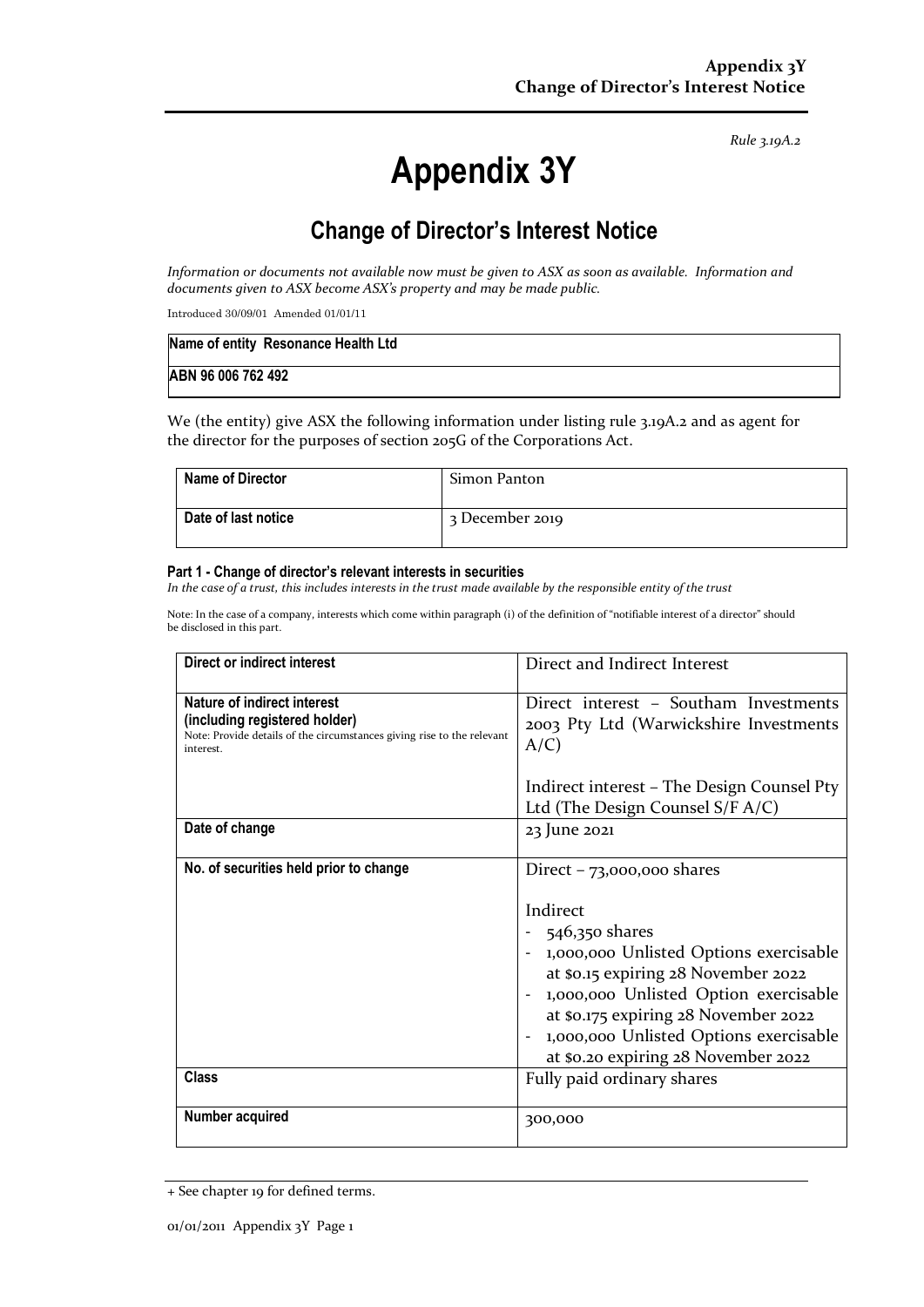| <b>Number disposed</b>                                                                                                                                                      | Nil                                                                                                                                                                                                                                                                                                          |
|-----------------------------------------------------------------------------------------------------------------------------------------------------------------------------|--------------------------------------------------------------------------------------------------------------------------------------------------------------------------------------------------------------------------------------------------------------------------------------------------------------|
| <b>Value/Consideration</b><br>Note: If consideration is non-cash, provide details and estimated<br>valuation                                                                | \$0.15 per share                                                                                                                                                                                                                                                                                             |
| No. of securities held after change                                                                                                                                         | Direct $-73,300,000$ shares<br>Indirect<br>546,350 shares<br>1,000,000 Unlisted Options exercisable<br>at \$0.15 expiring 28 November 2022<br>1,000,000 Unlisted Option exercisable<br>at \$0.175 expiring 28 November 2022<br>1,000,000 Unlisted Options exercisable<br>at \$0.20 expiring 28 November 2022 |
| Nature of change<br>Example: on-market trade, off-market trade, exercise of options, issue<br>of securities under dividend reinvestment plan, participation in buy-<br>back | Market purchase                                                                                                                                                                                                                                                                                              |

## **Part 2 – Change of director's interests in contracts**

Note: In the case of a company, interests which come within paragraph (ii) of the definition of "notifiable interest of a director" should be disclosed in this part.

| <b>Detail of contract</b>                                                                                                                                                   | n/a |
|-----------------------------------------------------------------------------------------------------------------------------------------------------------------------------|-----|
| <b>Nature of interest</b>                                                                                                                                                   | n/a |
| Name of registered holder<br>(if issued securities)                                                                                                                         | n/a |
| Date of change                                                                                                                                                              | n/a |
| No. and class of securities to which<br>interest related prior to change<br>Note: Details are only required for a contract in<br>relation to which the interest has changed | n/a |
| Interest acquired                                                                                                                                                           | n/a |
| Interest disposed                                                                                                                                                           | n/a |
| <b>Value/Consideration</b><br>Note: If consideration is non-cash, provide details<br>and an estimated valuation                                                             | n/a |
| Interest after change                                                                                                                                                       | n/a |

<sup>+</sup> See chapter 19 for defined terms.